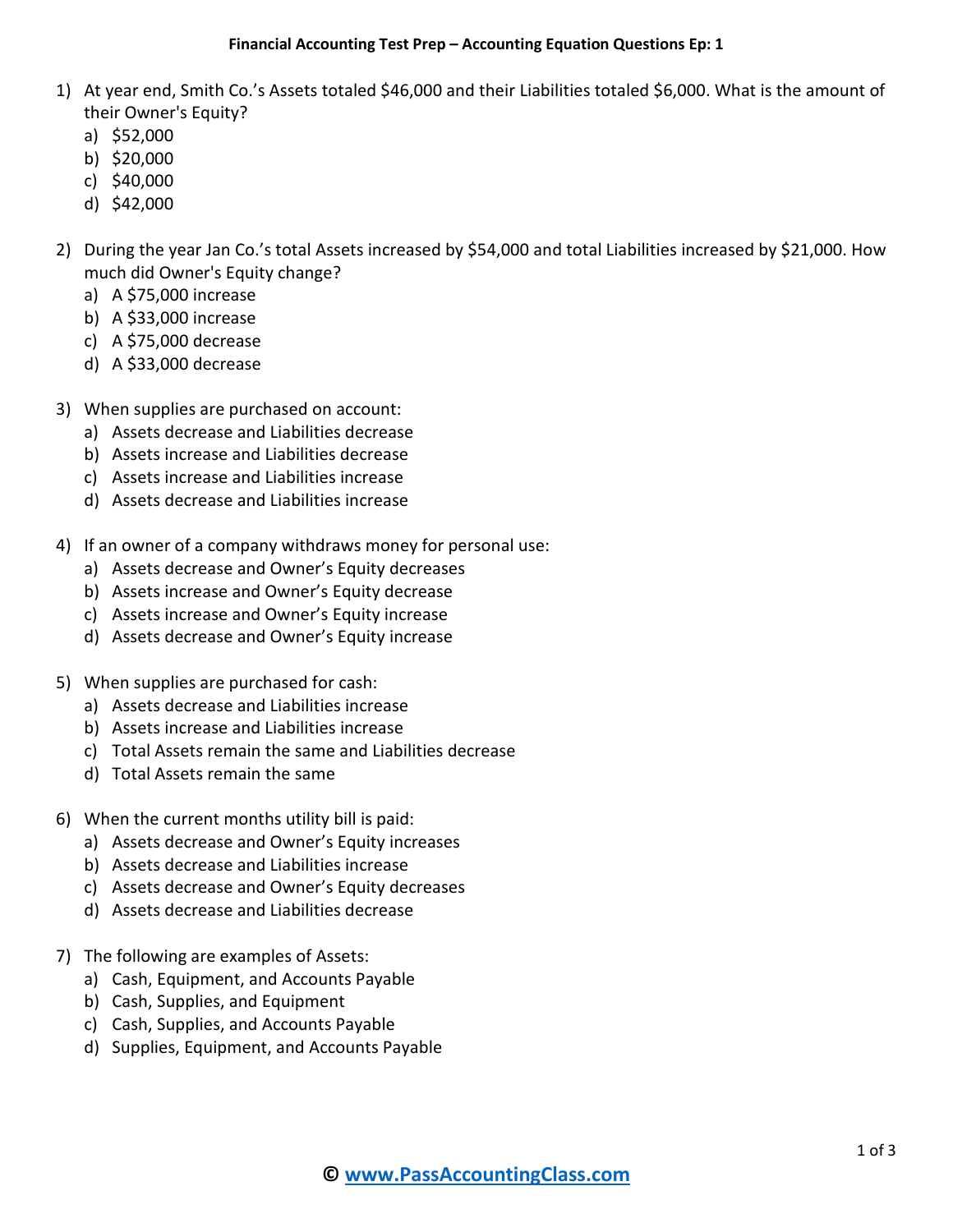- 8) When an owner invests cash in their business:
	- a) Assets remain the same
	- b) Assets increase and Liabilities increase
	- c) Assets increase and Owner's Equity increases
	- d) Assets decrease and Liabilities increase
- 9) Tech Co.'s Liabilities totaled \$12,000 and their Owner's Equity totaled \$32,000. What is the amount of their Assets?
	- a) \$20,000
	- b) \$34,000
	- c) \$44,000
	- d) \$19,000
- 10) A company had \$4,000 in Revenue and \$3,000 in Expenses for a period. How will this impact the accounting equation?
	- a) A \$4,000 increase in Owner's Equity
	- b) A \$3,000 increase in Owner's Equity
	- c) A \$7,000 increase in Owner's Equity
	- d) A \$1,000 increase in Owner's Equity
- 11) An investment in a company made by the owner is referred to as:
	- a) Accounts Receivable
	- b) Capital
	- c) Drawing
	- d) Cash

12) Angela Co. received payment from a customer on account. Angela Co. should:

- a) Decrease Cash
- b) Decrease Accounts Payable
- c) Increase Accounts Payable
- d) Decrease Accounts Receivable
- 13) A Balance Sheet shows:
	- a) Assets and Expenses
	- b) Revenue and Expenses
	- c) Assets and Revenues
	- d) Assets and Liabilities